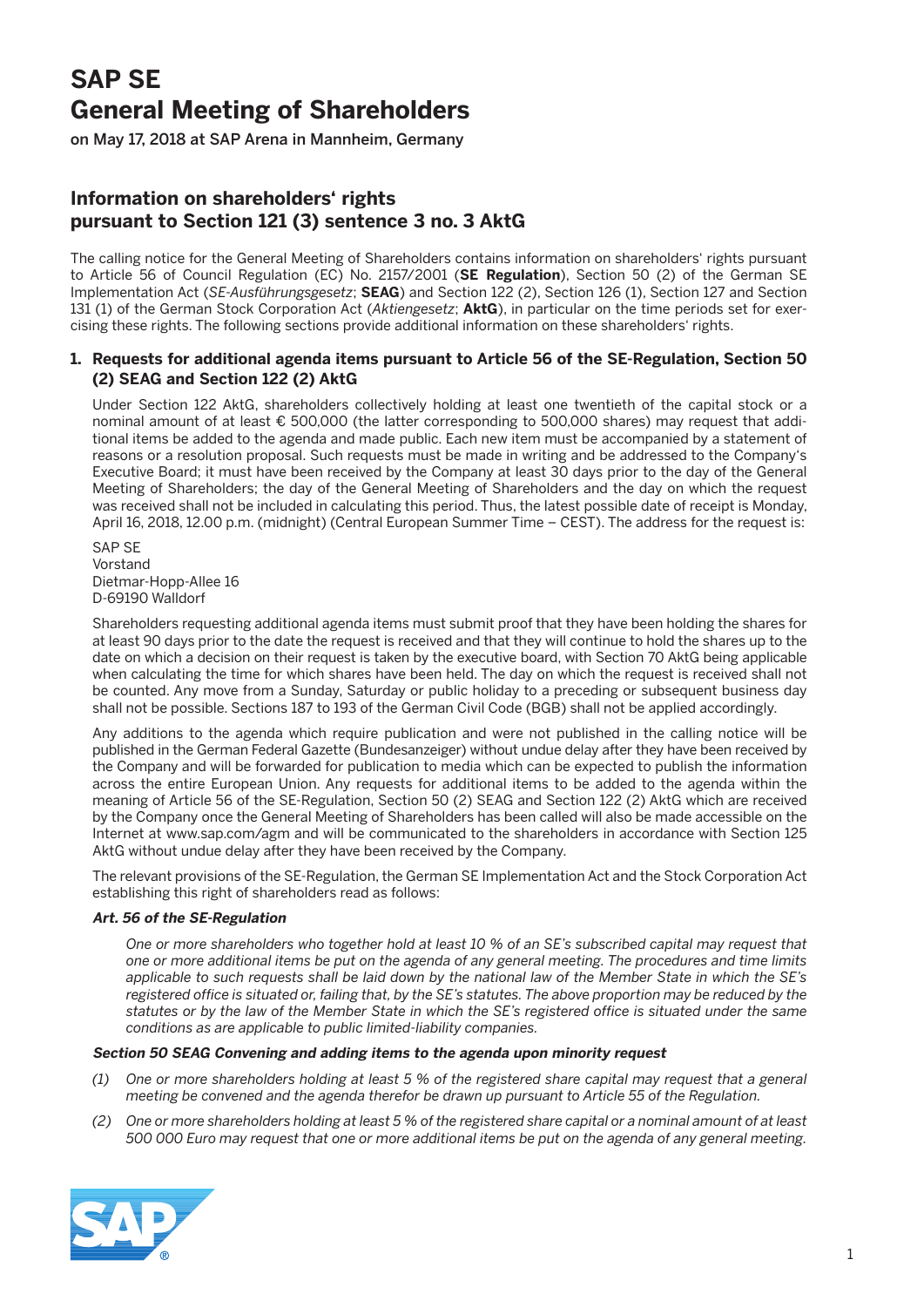#### **Section 122 AktG Calling upon minority request (extract)**

- *(1) A general meeting of shareholders shall be called if shareholders collectively holding at least one twentieth of the capital stock submit a written request for such meeting to be called, stating the purpose and reasons of such meeting; such request shall be directed to the executive board. The articles of incorporation may provide that the right to call a general meeting of shareholders shall require another form or the holding of a lower portion of the capital stock. Persons submitting a request must prove that they have held the shares*  for at least 90 days before the date the request is received and that they hold the shares until the executive *board decides on the request. Section 121 (7) shall be applied accordingly.*
- *(2) In the same manner, shareholders collectively holding at least one twentieth of the capital stock or a nominal amount of at least € 500,000 may request that additional items be added to the agenda and made public. Each new item must be accompanied by a statement of reasons or a resolution proposal. The request within the meaning of sentence 1 must be received by the company at least 24 days, or in the case of listed companies at least 30 days, prior to the date of the meeting; the day of receipt shall not be included in calculating this period.*

#### **Section 121 AktG General (extract)**

 *(7) For periods and deadlines counted backwards from the date of the meeting, the day of the meeting shall not be included in the calculation. Any move from a Sunday, Saturday or public holiday to a preceding or subsequent business day shall not be possible. Sections 187 to 193 of the German Civil Code (BGB) shall not be applied accordingly. In the case of non-listed companies, the articles of association may determine a different calculation of the period.*

#### **Section 70 AktG Computation of the Period of Share Ownership**

*If the exercise of rights arising from a share requires that the shareholder has been the holder of such share for a certain period of time, the right to demand transfer of title from a credit institution, a financial services institute, or an enterprise operating under Section 53 (1) sentence 1 or Section 53b (1) sentence 1 or (7) of the Banking Act is deemed equivalent to ownership. The period during which the share was owned by a predecessor is attributed to the shareholder, provided that it has acquired the share without consideration from its fiduciary, as a successor in legal interest by operation of law, in connection with the liquidation of a community of interest, or as a result of a transfer of assets pursuant to Section 13 of the Insurance Supervision Act or Section 14 of the Building Loan Associations Act.*

#### **2. Counter-motions and nominations pursuant to Section 126 (1) and Section 127 AktG**

 At the General Meeting of Shareholders, shareholders (entitled to attend) may put forward motions and, where appropriate, nominations relating to particular agenda items and the rules of procedure without any notice, publication or other special action being required prior to the General Meeting of Shareholders. This does not apply in the case of online participation. Counter-motions and nominations by shareholders may only be put to the vote if they are put forward during the General Meeting of Shareholders; this also applies if the relevant counter-motion or nomination has been published in accordance with Section 126 or Section 127 AktG, respectively.

 Counter-motions within the meaning of Section 126 AktG regarding the proposals of the Executive Board and the Supervisory Board on any specific item on the agenda as well as nominations within the meaning of Section 127 AktG will be made available via the Internet at www.sap.com/agm, including the name of the shareholder concerned, the statement of reasons, which, however, is not required for nominations, and a statement, if any, by the management and, in the event of nominations by a shareholder regarding the election of Supervisory Board members, the information pursuant to Section 127 sentence 4 AktG, if received by the end (i.e. 24.00 hrs (midnight) (CEST)) of May 2, 2018, at

 SAP SE Investor Relations Dietmar-Hopp-Allee 16 D-69190 Walldorf Fax: +49 (0) 62 27/7 - 4 08 05 E-mail: investor@sap.com

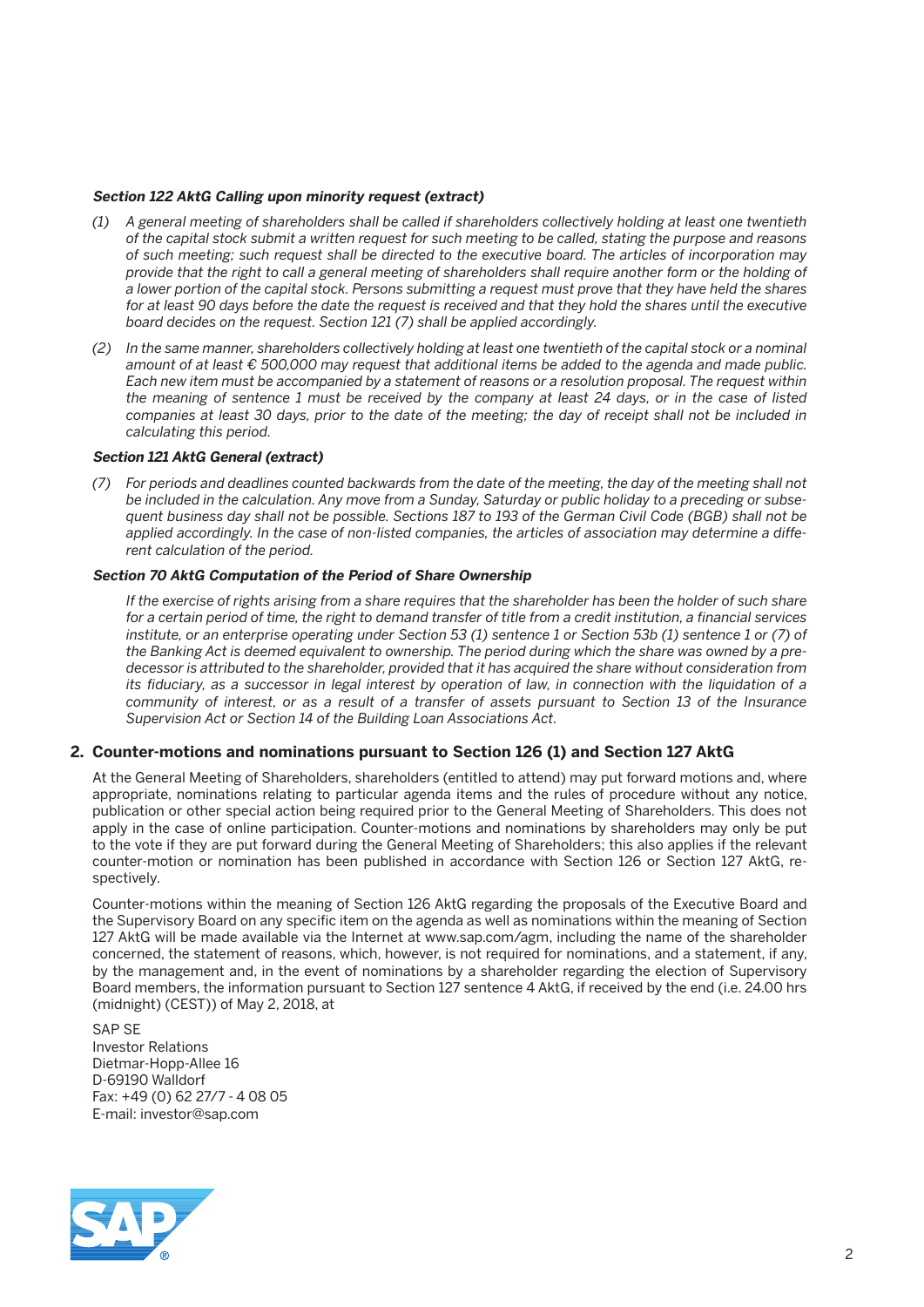and if the remaining requirements with regard to the Company's obligation to make available counter-motions and nominations pursuant to Section 126 and Section 127 AktG are complied with. This obligation creates a corresponding right of the shareholders to have their counter-motions and nominations made available. In addition to submission in good time at the above address, which is stated in the calling notice for this purpose, it is a requirement for the obligation to make available counter-motions within the meaning of Section 126 AktG, but not nominations within the meaning of Section 127 AktG, that not only the actual counter-motion but also the related statement of reasons is received in good time at the above address. Even where the requirements set out above are met, there is no obligation to make counter-motions and nominations available if the criteria defined in Section 126 (2) AktG are fulfilled, and in the case of nominations additionally if Section 127 sentence 3 AktG applies.

 The provisions of the Stock Corporation Act which form the basis of this right of shareholders, which also stipulate the conditions under which counter-motions and nominations need not be made available, are as follows:

#### **Section 126 Motions by shareholders**

- *(1) Motions put forward by shareholders, including the name of the shareholder concerned, the statement of reasons and a statement, if any, by the management, shall be made accessible to the entitled persons named in Section 125 (1) to (3) subject to the conditions stipulated therein if, at least 14 days prior to date of the general meeting of shareholders, the shareholder submits a counter-motion, together with a statement of reasons, regarding a proposal by the executive board and supervisory board on any specific item on the agenda to the company at the address stated for this purpose in the calling notice. The day of receipt shall not be included in calculating this period. In the case of listed companies, access shall be provided via the company's website. Section 125 (3) shall apply accordingly.*
- *(2) A counter-motion and the related statement of reasons are not required to be made accessible*
	- *1. if the executive board would render itself liable to prosecution by providing such access,*
	- *2. if the counter-motion would result in a resolution by the general meeting of shareholders which is unlawful or in breach of the articles of incorporation,*
	- *3. if the statement of reasons is manifestly incorrect or misleading in material aspects or if it is offensive,*
	- *4. if a counter-motion by the shareholder based on the same subject matter has already been made accessible pursuant to Section 125 in connection with a general meeting of shareholders of the company,*
	- *5. if the same counter-motion of the shareholder with essentially the same stated reasons was made accessible pursuant to Section 125 in the last five years in the context of at least two general meetings of shareholders of the company and less than one-twentieth of the capital stock represented voted for it at the general meeting of shareholders,*
	- *6. if the shareholder indicates that he will neither attend the general meeting of shareholders nor arrange for a representative to attend on his behalf, or*
	- *7. if the shareholder failed to file or cause to be filed on his behalf a counter-motion communicated by him in the past two years at two general meetings of shareholders.*
	- *The statement of reasons is not required to be made accessible if it is longer than 5,000 characters in total.*
- *(3) If several shareholders file a counter-motion regarding the same subject matter proposed for resolution, the executive board my combine the counter-motions and their statements of reasons.*

#### **Section 127 Nominations by shareholders**

 *Section 126 shall apply mutatis mutandis to nominations put forward by shareholders for the election of supervisory board members or auditors. No reasons need to be stated for nominations. The executive board is not obligated to make the nomination accessible if the nomination does not contain the information pursuant to Section 124 (3) sentence 4 and Section 125 (1) sentence 5. The executive board shall add the following information to nominations put forward by shareholders for the election of supervisory board members of listed companies which are subject to the German Co-Determination Act (Mitbestimmungsgesetz), the German Coal and Steel Co-Determination Act (Montan-Mitbestimmungsgesetz) or the German Co-Determination Supplementary Act (Mitbestimmungsergänzungsgesetz):*

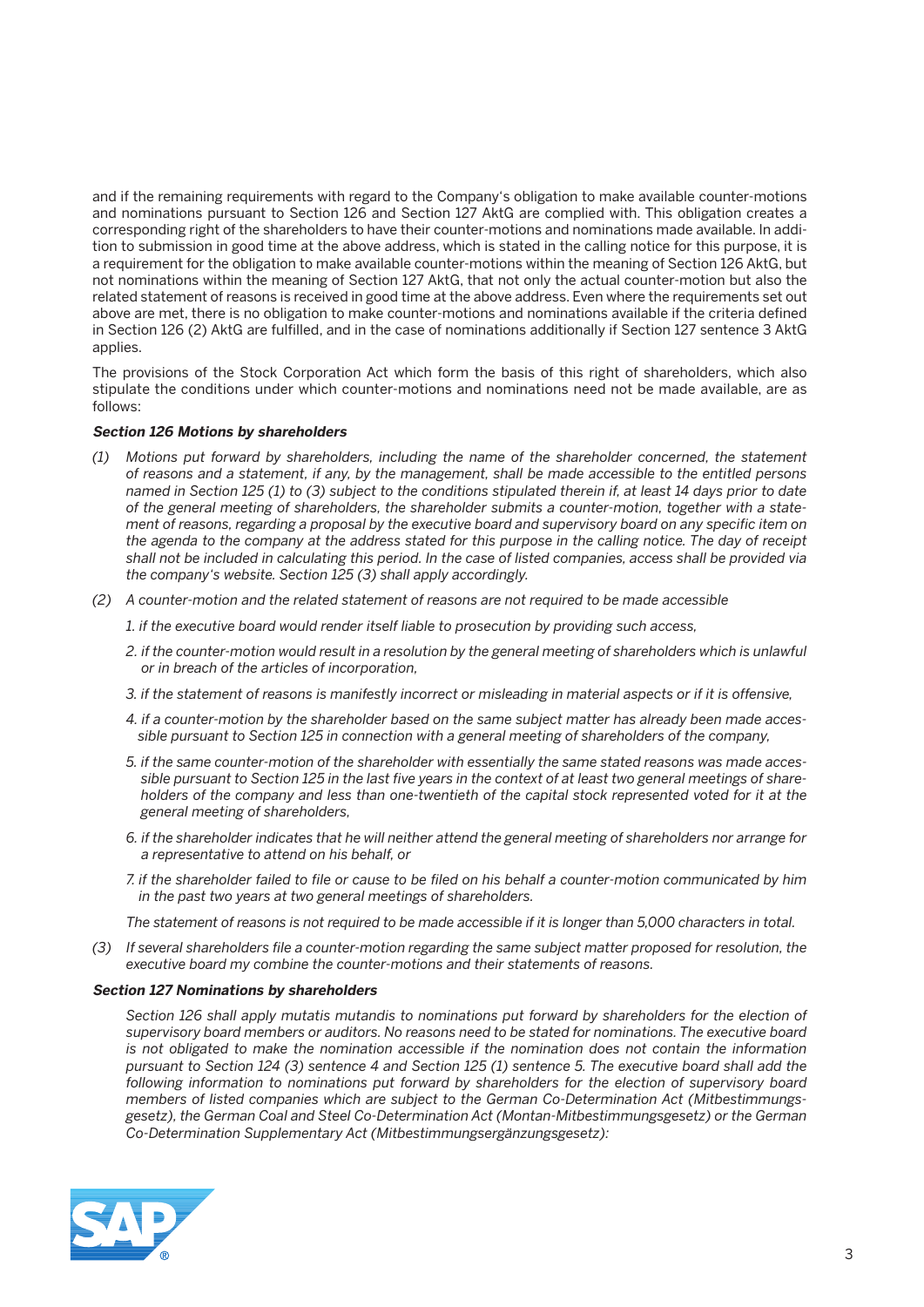- *1. Indication of the requirements pursuant to section 96 (2),*
- *2. Statement whether any objection was raised against joint compliance (Gesamterfüllung) pursuant to section 96 (2) sentence 3, and*
- *3. Statement of the minimum numbers of seats on the supervisory board to be held by women and men, respectively, in order to fulfill the minimum share requirement (Mindestanteilsgebot) pursuant to section 96 (2)) sentence 1.*

#### **Section 124 Publication of supplementary requests; resolution proposals (extract: sentence 4)**

 *(3) (...) The proposal for the election of supervisory board members or auditors shall state the name, occupation held and place of residence. (...)*

#### **Section 125 Notices to shareholders and supervisory board members (extract: sentence 5)**

 *(1) (…) In the case of listed companies, any nomination of supervisory board members shall include information on their membership of any other supervisory boards that are required to be set up by law; information on their membership of comparable supervisory bodies of commercial companies in Germany and abroad shall be included.*

## **3. Shareholders' right to information pursuant to Section 131 (1) AktG**

 Under Section 131 (1) AktG, any shareholder who makes a corresponding request at the General Meeting of Shareholders must be given information by the Executive Board relating to the Company's affairs, including its legal and business relations to affiliates, the position of the group and the companies consolidated in the group financial statements, provided such information is necessary in order to make an informed judgment in respect of an agenda item and the Executive Board does not have the right to refuse to disclose such information. The rights to refuse to disclose information are listed in Section 131 (3) AktG. Shareholders attending online, however, are not able to issue requests for information.

 The provisions of the Stock Corporation Act establishing this right of shareholders, which also stipulate the conditions under which information is not required to be disclosed, read as follows:

#### **Section 131 Shareholder's right to information**

- *(1) Any shareholder who makes a corresponding request at the general meeting of shareholders shall be given information by the executive board relating to the company's affairs, provided such information is necessary*  in order to make an informed judgment in respect of an agenda item. The duty to provide information shall *also extend to the company's legal and business relations to affiliates. If a company makes use of the simplified procedure pursuant to Section 266 (1) sentence 3, Section 276 or Section 288 of the German Commercial Code (*Handelsgesetzbuch*), each shareholder may request that the annual financial statements be presented to him at the general meeting of shareholders dealing with such annual financial statements in the form which would have been used without such simplified procedure. The duty of the executive board of a parent company (Section 290 (1), (2) of the Commercial Code) to provide information at the general meeting of shareholders at which the group financial statements and the group management report are presented shall also extend to the position of the group and the companies consolidated in the group financial statements.*
- *(2) The information provided shall comply with the principles of conscientious and true accounting. The articles of incorporation or the rules of procedure pursuant to Section 129 may authorize the chairperson of the meeting to restrict the rights of the shareholders to ask questions and to speak to an adequate period of time and may stipulate more detailed provisions.*
- *(3) The executive board may refuse to provide information* 
	- *1. to the extent that providing such information is, according to sound business judgment, likely to cause not inconsiderable damage to the company or an affiliate;*
	- *2. to the extent that such information relates to tax valuations or the amount of certain taxes;*
	- *3. with regard to the difference between the value at which items are shown in the annual balance sheet and a higher value of such items, unless the general meeting of shareholders approves the annual financial statements;*